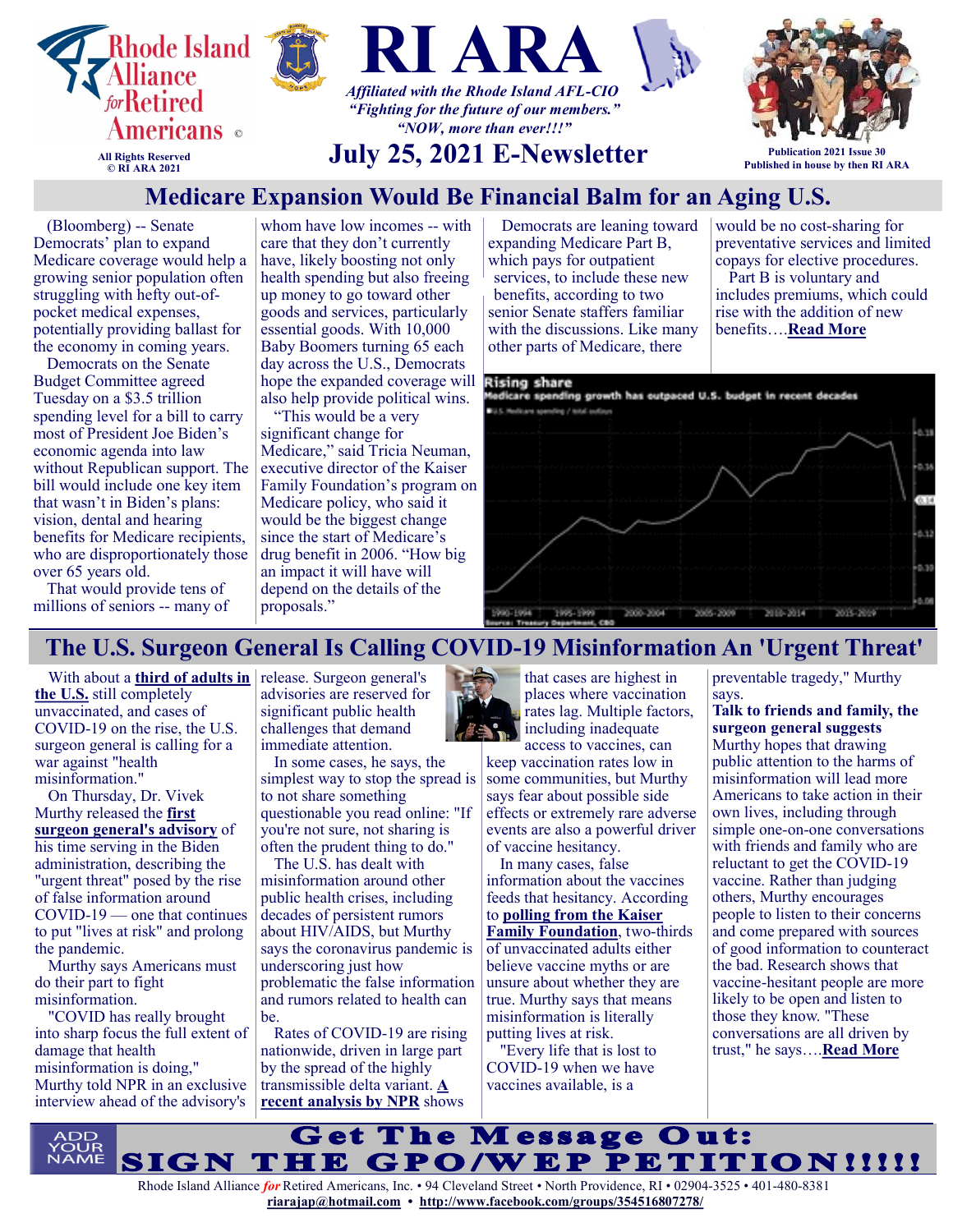# **Action Alert: Tell Congress to Strengthen Medicare**

Congress is currently considering strategies to improve health coverage and affordability. **[Weigh in today to](https://actionnetwork.org/letters/act-today-tell-congress-to-strengthen-medicare/)  [make sure that Medicare is](https://actionnetwork.org/letters/act-today-tell-congress-to-strengthen-medicare/)  [part of that discussion](https://actionnetwork.org/letters/act-today-tell-congress-to-strengthen-medicare/)**.

Medicare offers critical health coverage to [62 million](https://www.cms.gov/research-statistics-data-systems/cms-fast-facts/cms-fast-facts-mobile-site) older adults and individuals with disabilities. Gaps in coverage and archaic rules mean many beneficiaries can still struggle to afford the care and medications they need.

Half of all people with Medicare live on **[\\$29,650](https://www.kff.org/medicare/issue-brief/medicare-beneficiaries-financial-security-before-the-coronavirus-pandemic/)** or less per year, and one quarter have less than **[\\$8,500](https://www.kff.org/medicare/issue-brief/medicare-beneficiaries-financial-security-before-the-coronavirus-pandemic/)** in savings.

Although most beneficiaries cannot afford to pay more for care, **[annual drug price](https://www.aarp.org/ppi/info-2019/trends-in-retail-prices-of-drugs.html)  [hikes](https://www.aarp.org/ppi/info-2019/trends-in-retail-prices-of-drugs.html)** consistently **[exceed the](https://www.kff.org/medicare/issue-brief/price-increases-continue-to-outpace-inflation-for-many-medicare-part-d-drugs/)  [rate of inflation](https://www.kff.org/medicare/issue-brief/price-increases-continue-to-outpace-inflation-for-many-medicare-part-d-drugs/)** and new drugs are launching at **ever-[higher](https://www.axios.com/drug-prices-launch-brand-generic-4f40d7e7-37fa-4d0d-bc98-64cc71e531e1.html)  [price points.](https://www.axios.com/drug-prices-launch-brand-generic-4f40d7e7-37fa-4d0d-bc98-64cc71e531e1.html)**

At the same time, Medicare's lack of comprehensive coverage for oral, vision, and hearing services continues to expose beneficiaries to high out-ofpocket costs, and they often have nowhere to turn for help. While low-income assistance programs and Medigap policies can help people with Medicare pay for



**MEDICARE** coverage, eligibility and **RIGHTS** access rules are outdated care right and out of step with

beneficiary needs. Congress must act immediately to address these challenges. **[But](https://actionnetwork.org/letters/act-today-tell-congress-to-strengthen-medicare/)  [they need to hear from](https://actionnetwork.org/letters/act-today-tell-congress-to-strengthen-medicare/)  [you!](https://actionnetwork.org/letters/act-today-tell-congress-to-strengthen-medicare/)** Tell your lawmakers to:

**Make Prescription Drugs More** 

**Affordable** by reducing high and rising drug prices and limiting beneficiary costs.

**Improve the Medicare Benefit** by adding comprehensive dental, vision, and hearing coverage to Part

B; capping beneficiary costs, program-wide; and expanding Medigap protections and purchase rights.

- **Ease Access to Medicare's Low-income Programs** by eliminating unduly restrictive eligibility requirements for the Part D Low-Income Subsidy (LIS) and Medicare Savings Programs (MSPs).
- **Modernize Part D Appeals** by simplifying the process, including as outlined in the **[Streamlining Part D](https://www.medicarerights.org/pdf/s.1861-hr.3924-fact-sheet.pdf)  [Appeals Process Act](https://www.medicarerights.org/pdf/s.1861-hr.3924-fact-sheet.pdf)** (S. 1861/ H.R. 3924).

## **New Research Highlights Supplemental Coverage "Cliff" For Some with Medicare**

A new **[research](https://www.healthaffairs.org/doi/full/10.1377/hlthaff.2020.02272)  [article](https://www.healthaffairs.org/doi/full/10.1377/hlthaff.2020.02272)** published in Health Affairs examines the supplemental coverage "cliff" that some people with Medicare may experience. These beneficiaries are generally people who don't qualify for Medicaid but can't afford a private plan.

For **[most people](https://www.kff.org/medicare/issue-brief/sources-of-supplemental-coverage-among-medicare-beneficiaries-in-2016/)** with Original Medicare, supplemental coverage helps pay for deductibles, coinsurance, and copayments. This insurance may be from Medicaid, an employer, or a Medigap plan, and may also cover some services that Medicare does not. However, not all Original

Medicare beneficiaries **RIGHTS** have supplemental coverage. One prominent coverage gap is among the nearly  $30\%$  of beneficiaries with incomes between 100% and 200% of the federal poverty level (FPL). They exceed the income limit for Medicaid supplemental coverage (which the article defines as the **[Qualified Medicare](https://www.medicareinteractive.org/get-answers/cost-saving-programs-for-people-with-medicare/medicare-savings-programs-qmb-slmb-qi/medicare-savings-program-basics)  [Beneficiary program](https://www.medicareinteractive.org/get-answers/cost-saving-programs-for-people-with-medicare/medicare-savings-programs-qmb-slmb-qi/medicare-savings-program-basics)**) but frequently lack access to an affordable alternative. This coverage cliff is a steep

one. According to the study, beneficiaries with incomes even slightly above the 100% FPL threshold were nearly 26% less



supplemental coverage **q** Medicare right than those with incomes just below it.

Beneficiaries affected by this abrupt difference in exposure to cost-sharing were more likely to face high costs and to forego care. They incurred an additional \$2,288 in out-of-pocket spending over the course of two years, were 33% more likely to see catastrophic health care spending, and used 55% fewer outpatient services per year. They also filled fewer prescriptions, in part because of their relatively low uptake of Part D subsidies, which Medicare beneficiaries

automatically receive if they have Medicaid.

Medicare Rights agrees with the study's conclusion that "expanding eligibility for Medicaid supplemental coverage and increasing take-up of Part D subsidies would lessen costrelated barriers to health care among near-poor Medicare beneficiaries." We continue **[to](https://www.medicarerights.org/pdf/121720-transition-memo-summary.pdf)  [urge the](https://www.medicarerights.org/pdf/121720-transition-memo-summary.pdf)** 

**Biden [administration](https://www.medicarerights.org/pdf/121720-transition-memo-summary.pdf)** and Congress to strengthen Medicare in ways that will help improve health care and prescription drug access and affordability.

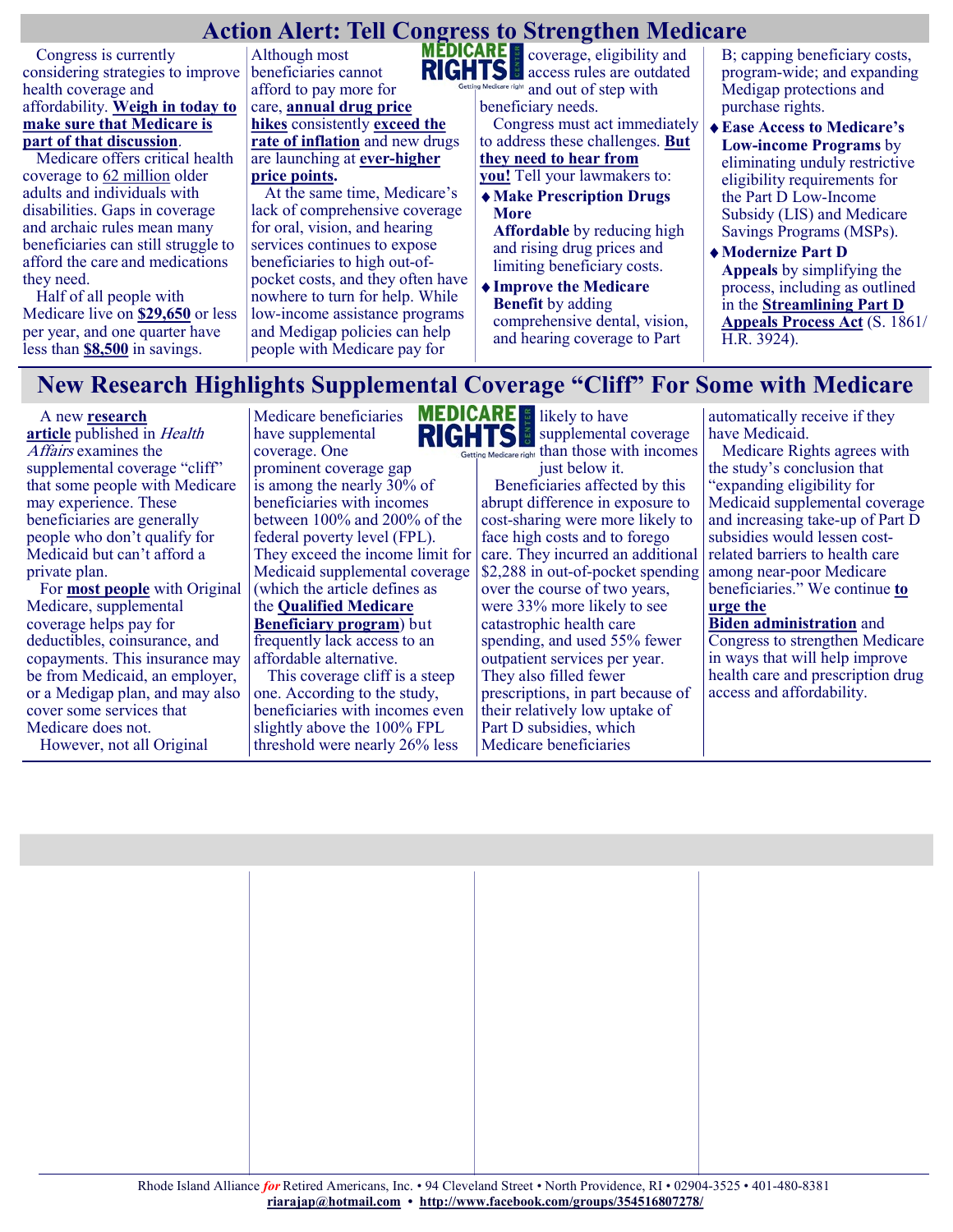# **19% of Americans Are Changing Their Social Security Filing Plans Due to COVID**

Choosing a **[Social](https://www.fool.com/retirement/social-security/?utm_source=msnrss&utm_medium=feed&utm_campaign=article&referring_guid=a96f6e43-23c1-40d6-91b2-a24b2097a6b8)  [Security](https://www.fool.com/retirement/social-security/?utm_source=msnrss&utm_medium=feed&utm_campaign=article&referring_guid=a96f6e43-23c1-40d6-91b2-a24b2097a6b8)** filing age isn't easy. There are different factors you'll need to weigh as you arrive at that decision, such as what your **[retirement savings](https://www.fool.com/retirement/2021/07/11/3-easy-ways-to-save-more-for-retirement-than-what/?utm_source=msnrss&utm_medium=feed&utm_campaign=article&referring_guid=a96f6e43-23c1-40d6-91b2-a24b2097a6b8)** look like and how long you expect to live (not that you can predict that, but you can give it your best guess based on your family history and health).

It's not uncommon to arrive at a filing age well ahead of retirement and use it to shape your plans. But a lot of people's plans may now be changing due to the impact of the pandemic.

**[survey](https://nationwidefinancial.com/media/pdf/NFM-20936AO.pdf)**, 19% of people say they're planning to alter their Social Security filing plans in light of the events of the past year. For 9% of survey respondents, that means filing for benefits earlier than expected, but for 11% of respondents, it means **[delaying](https://www.fool.com/retirement/2021/06/11/2-reasons-it-may-be-unrealistic-to-delay-social-se/?utm_source=msnrss&utm_medium=feed&utm_campaign=article&referring_guid=a96f6e43-23c1-40d6-91b2-a24b2097a6b8)  [benefits.](https://www.fool.com/retirement/2021/06/11/2-reasons-it-may-be-unrealistic-to-delay-social-se/?utm_source=msnrss&utm_medium=feed&utm_campaign=article&referring_guid=a96f6e43-23c1-40d6-91b2-a24b2097a6b8)**

The question is: Should you alter your filing plans, too?

You may want to file earlier than planned

Millions of Americans have lost their jobs in the course of

In a recent **[Nationwide](https://nationwidefinancial.com/media/pdf/NFM-20936AO.pdf)**  the pandemic, and that extends to older workers who may have only planned to spend a few more years in the labor force. If you've lost your job and don't have enough money between savings and unemployment benefits to cover your expenses, then you may have no choice but to file for Social Security sooner than expected. In fact, doing so is preferable to racking up debt, even though claiming benefits ahead of **[full](https://www.fool.com/retirement/2019/07/05/is-social-securitys-full-retirement-age-the-same-f.aspx?utm_source=msnrss&utm_medium=feed&utm_campaign=article&referring_guid=a96f6e43-23c1-40d6-91b2-a24b2097a6b8)  [retirement age](https://www.fool.com/retirement/2019/07/05/is-social-securitys-full-retirement-age-the-same-f.aspx?utm_source=msnrss&utm_medium=feed&utm_campaign=article&referring_guid=a96f6e43-23c1-40d6-91b2-a24b2097a6b8)** means reducing

Furthermore, if you're out of work voluntarily right now due to health concerns, there may come a point when it pays to just retire fully rather than bide your time and wait to get hired again. Unfortunately, the longer you stay out of the workforce, the more difficult it can become to re-enter it. The good news is that Social Security could help you make that exit gracefully, even if it means taking benefits earlier than you would have liked.

Or you may want to delay your filing….**[Read More](https://www.msn.com/en-us/money/retirement/19-of-americans-are-changing-their-social-security-filing-plans-due-to-covid/ar-AAMb8H2?ocid=SK2DDHP)**

### **Expert: It's 'a little scary' for retirees to spend their savings**

**FINANCE** 

Yahoo Finance, Stephanie Asymkos

Retirees often are reluctant to draw on their nest eggs in their golden years, according to one retirement expert, after spending decades saving up.

"[The] reality is that many of us are accustomed to spending less than our income during our working years and then we get to retirement, and it feels a little bit odd spending down our savings," Michael Finke, an investments and retirement professor at The American College, recently told Yahoo Finance Live. "It can seem a little scary to spend down our savings."

people, especially **YAHOO!** those with flush retirement savings, don't spend as much as they could as a "puzzle" because their spending sacrifices during the working years don't seem

worth it. Retirees generally fall into two camps: spenders and nonspenders, Finke said, with research showing that pension carriers are more apt to spend.

"Those who have a pension spend significantly more than those who have the same amount of wealth and investment assets," he said. "People just tend to leave lesser investment assets sit — they don't actually spend them."

Immediately following retirement is when people tend

them on a permanent basis.

to drop the most cash and "get the most enjoyment from spending," he explained. After all, it's when people typically have the most energy to spend money on things like grand vacations and relocations.

Finke's advice is to resist the temptation of owning retirement status symbols like RVs or vacation homes.

"Give different things a try," he said, while still "using your money —don't just sit on it."

Instead of a spending free-forall, he encouraged new retirees to reflect on what's going to spark the most joy and not

"dump all of your money into one thing."

With pension availability dwindling, especially in the private sector, Finke shared that the next best thing would be an annuity or a financial product that guarantees a lifetime stream of income. That enables retirees to enjoy the money they saved because "it gives you a license to spend it without worrying that you could potentially run out," he said.

"Remember there are only two things that you can do with your money in retirement," he said. "Spend it or give it to someone else."

Finke described why certain

### **Social Security Spousal Benefit or Survivor Benefit? Consider the Differences**

The Center for Disease Control updates their web site, **[www.CDC.GOV](http://www.cdc.gov/)**, every evening. On June  $22<sup>nd</sup>$ , they reported that we have lost 599,860 people to the COVID-19 pandemic since the outbreak started last year. The devastating magnitude of that number is hard to comprehend. However, to make this number even more tragic is the other CDC statistic that of the people who have died, eight out of every 10 were age 65 or older. Which means that as families adjust to the loss of their loved husband, wife, aunt, uncle, or grandmother and grandfather, the survivors must deal with decisions about the Social Security benefits

available for the survivors.

When someone dies, it is important to

understand the differences between spousal benefits and survivor benefits. Although both words start with an "S," based on the long-established rules in the Social Security system, there is almost no similarity between survivor benefits and spousal benefits.

Here is the biggest difference: At full retirement age (FRA), spousal benefits are capped at 50%. For example, while both husband and wife are alive, if Bob's benefit is \$2,400 a month, his wife, Mary, qualifies for \$1,200 a month payment at her



during her lifetime. This spousal benefit is paid without any reduction in benefits paid to Bob. Once Bob has filed for his own benefit, he opens the window for Mary to collect her benefit based on his full retirement age work record. If she is younger than her full retirement age, her benefit will be actuarially reduced for early filing.

With spousal benefits, for those born after January 1, 1954, if Mary has earned benefits from her own work record, those benefits are always paid first. The spousal benefits are then

paid to make sure that Mary receives her 50% of Bob's benefit. In this example, if Bob's benefit is \$2,400 a month and Mary's benefit is \$1,000 then she will receive \$200 from Bob's record making her combined payment equal to \$1,200 a month or ½ of Bob's FRA benefit. If Mary has a high earning record, say \$2,400 a month, then she will never receive any spousal benefit from Bob.

Survivor benefits are quite different. First survivor benefits are paid at 100% not 50%. Second survivor benefits can start as early as age 60 with a reduction for early filing…. ….**[Read More](https://www.msn.com/en-us/money/retirement/social-security-spousal-benefit-or-survivor-benefit-consider-the-differences/ar-AAMbBbk?ocid=SK2DDHP)**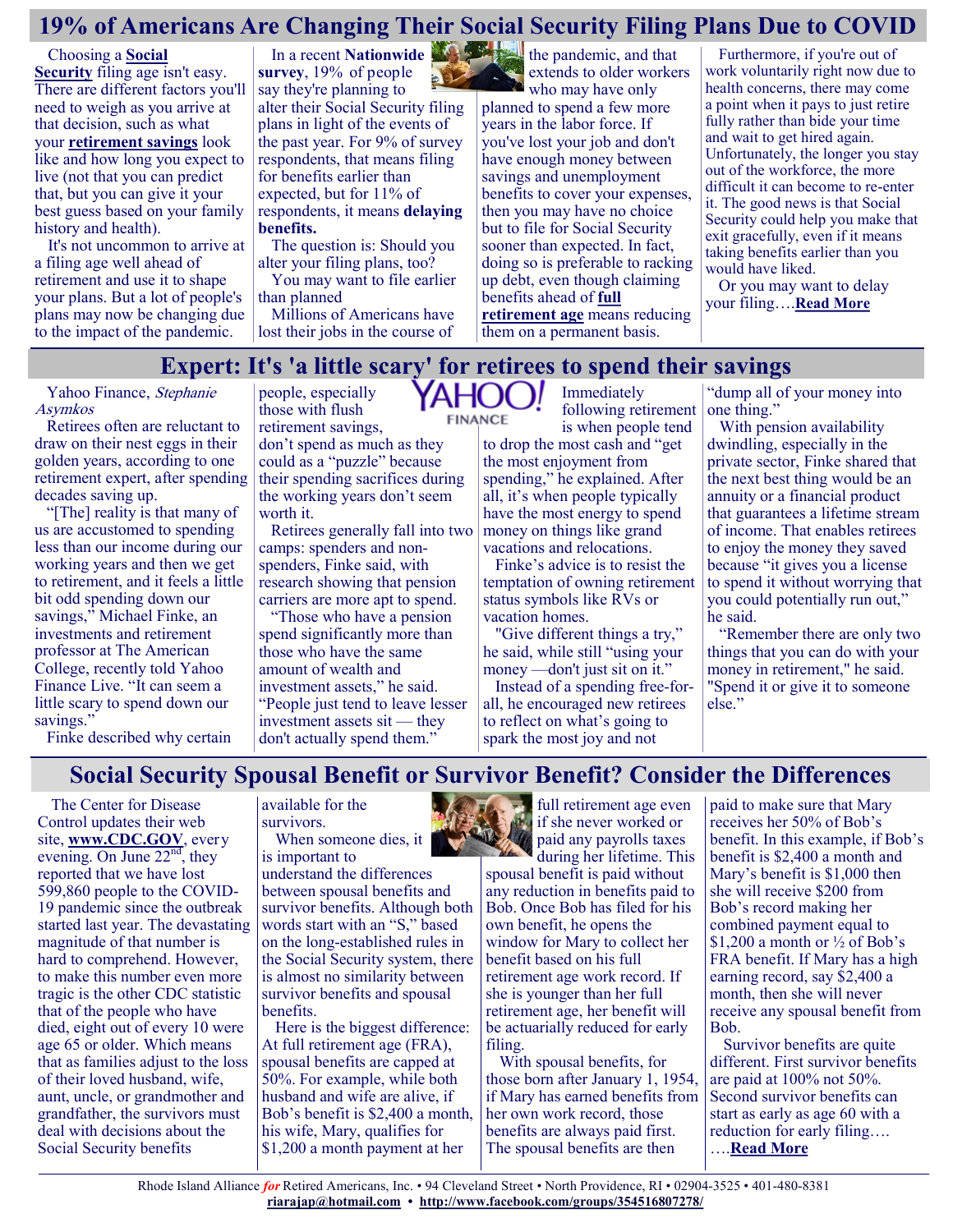### **Hospital 'Trauma Centers' Charge Enormous Fees to Treat Minor Injuries and Send People Home**

The care was ordinary. A hospital in Modesto, California, treated a 30-year-old man for shoulder and back pain after a car accident. He went home in less than three hours.

The bill was extraordinary. Sutter Health Memorial Medical Center charged \$44,914 including an \$8,928 "trauma alert" fee, billed for summoning the hospital's top surgical specialists and usually associated with the most severely injured patients.

The case, buried in the records of a 2017 trial, is a rare example of a courtroom challenge to something billing consultants say is increasingly common at U.S. hospitals.

Tens of thousands of times a year, hospitals charge enormously expensive trauma alert fees for injuries so minor the patient is never admitted.

In Florida alone, where the number of trauma centers has exploded, hospitals charged such fees more than 13,000 times in 2019 even though the patient went home the same day, according to a KHN analysis of state data provided by Etienne Pracht, an economist at the University of South Florida. Those cases accounted for more than a quarter of all the state's trauma team activations that year and were more than double the number of similar cases in



2014, according to an all-payer database of hospital claims kept by Florida's Agency for

Health Care Administration.

While false alarms are to be expected, such frequent charges for little if any treatment suggest some hospitals see the alerts as much as a money spigot as a clinical emergency tool, claims consultants say.

"Some hospitals are using it as a revenue generator," Tami Rockholt, a registered nurse and medical claims consultant who appeared as an expert witness in the Sutter Health car-accident trial, said in an interview. "It's being taken advantage of" and such cases are "way more

numerous" than a few years ago, she said.

Hospitals can charge trauma activation fees when a crack squad of doctors and nurses assembles after an ambulance crew says it's approaching with a patient who needs trauma care. The idea is that life-threatening injuries need immediate attention and that designated trauma centers should be able to recoup the cost of having a team ready — even if it never swings into action.

Those fees, which can exceed \$50,000 per patient, are billed on top of what hospitals charge for emergency medical care….**[Read More](https://khn.org/news/article/hospital-trauma-centers-charge-enormous-fees-to-treat-minor-injuries-and-send-people-home/)**

# **Health Care Legislation for Seniors Unveiled in the Senate**

Last week Senate Democrats reached an agreement on a \$3.5 trillion legislative package that would, among other things:

- ◆ Create dental, vision and hearing benefits in the Medicare program.
- ◆ Expand long-term care benefits to help people getting home- and community-based services. Reduce the cost of prescription drugs.

Senate Democratic leaders plan to pass their agenda using a process known as reconciliation, a move that only requires only 51 votes to pass as opposed to the 60 votes needed to pass controversial legislation in the Senate because of its filibuster rule.

That means Democrats will need all 50 of their members to vote for a final bill because total

Republican opposition to the bill is expected. If that is the case it would require a tie-breaking vote by Vice President Kamila Harris to pass the bill.

One of the big sticking points is paying for the program but Sen. Mark Warner (D-Va.), one of the centrist lawmakers involved in the crafting of the package said the budget measure would be fully financed.

Democrats previously have said they planned to pay for much of their package using tax increases on wealthy Americans and corporations. Otherwise, the plan will not raise taxes on people making less than \$400,000 per year, nor small businesses, in keeping with Biden's prior commitments. How the bill is paid for will be

critical because one of the



obstacles in passing the legislation will be its price tag. With inflation

having raised its ugly head the past few weeks there is real concern mounting among Congressional lawmakers over how much more spending the federal government can afford. That fear could force major changes in whatever bill might finally be passed.

### **Democrats in the House of Representatives have Similar Legislation**

The Democratic majority in the House of Representatives has previously introduced its own legislative package that would include vision, dental and hearing coverage in Medicare. The legislation would initially add preventive dental, hearing and vision care to Medicare's "Part B" program and later expand the benefits to

cover basic impairments.

The House bill would reduce what seniors would need to pay out of pocket to access the new services. It treats dental, vision and hearing care the same as existing services covered by Medicare, with no co-pays for preventive care and no more than a 20 percent co-pay for other services — an approach that would lead to higher costs for the government.

The bill would also expand the Medicare eligibility age to those between 60 and 65. However, that part of the bill will be the hardest to pass because of its cost and given the growing concerns about inflation most observers are very skeptical that proposal will be part of the final bill.

(HealthDay News) -- COVID-19 vaccination rates in Canada have now beaten those in the United States.

As of Saturday, more than 49% of eligible people in Canada were fully vaccinated, and 70% had received at least one dose of the *Times* reported. vaccine, according to figures

from the Our World in Data project, The New York Times reported. The rates in the United States are about 48% and 55.5%, respectively. In the European Union, less than 43% are fully vaccinated and 55.7% have at least one shot,

Globally, wealthy nations are far outpacing the rest of the world. Only about 1% of people in low-income countries are even partly vaccinated, the Times reported.

The pace of U.S. vaccinations has remained relatively flat in recent weeks. In a renewed

push, President Joe Biden last week asked employers to set up clinics at work and to offer paid time off for workers to get vaccines. After a sharp drop in virus cases, the highly contagious Delta variant is now fueling infections among the unvaccinated. Outbreaks have emerged in some parts of Texas,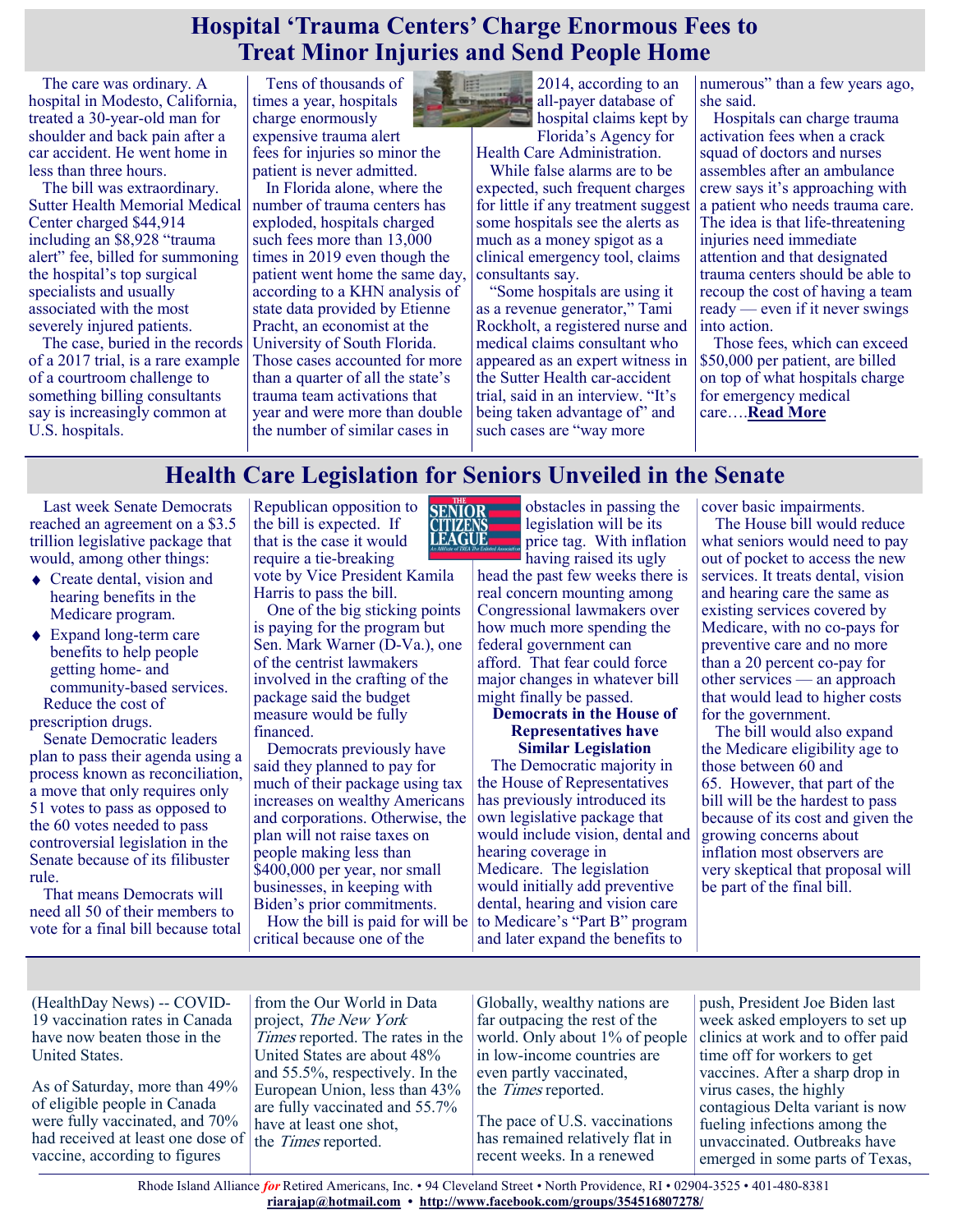# **Speaker Pelosi Wants Legislation to Cut Drug Prices**

House Speaker Nancy Pelosi (D-Calif.) said last week that she research and is pushing to attach drug price cutting legislation to the major budget bill carrying most of President Biden's \$4 trillion economic agenda in the coming months.

The Speaker slammed drug companies for the level of stock buybacks and dividends in

to prices will not harm development spending given new findings on buybacks.

recent years and argued that cuts the companies. Pelosi said she The House Democratic bill would allow Medicare to negotiate drug prices, and then force drug companies to lower the prices they charge private insurers or impose huge fines on



wants it to be part of a special budget bill that can pass the Senate without Republican

support since it is immune from the filibuster.

A report released by the House Oversight Committee last week said that from 2016 to 2020, the 14 top drug companies spent \$577 billion on stock buybacks and dividends. That is

some \$56 billion more than the amount spent on research and development, the report said. However, pharmaceutical companies have sent in multitudes of lobbyists to stop the House Democrats bill, arguing that it would deter the creation of new drugs and lead to suffering and death.

### **President Issues Order to Promote Competition, Move Forward with Drug Importation**

**CITIZENS**<br>LEAGUE

Last week President Biden issued a sweeping executive order aimed at promoting competition in the economy through 72 initiatives cracking down on anti-competitive practices in multiple industries.

Among other several other things, the order addresses prescription drug pricing and allows hearing aids to be sold over the counter at drug stores and it directs over a dozen federal agencies to implement these 72 initiatives to promote competition in the U.S.

The president has laid out a plan to promote competition in the health care sector, including directing the Food and Drug Administration (FDA) to work with states on importing prescription drugs from Canada,

and direct officials to develop a "comprehensive plan" to lower drug prices in 45 days.

In addition, Biden will direct the Federal Trade Commission (FTC) to evaluate hospital mergers that could be harmful to patient care, especially in rural communities.

The Trump administration had issued rules for states to apply to allow drug imports, and Florida in particular expressed interest, but no imports have actually begun. Drug-makers have also filed a lawsuit to block the rules.

The Biden administration also appears to be considering other actions to lower drug prices as part of the "comprehensive plan," though it is not clear what

**SENTOR** steps those will be. Some of the other actions included in the President's order are:

- Directing the Department of Health and Human Services to consider issuing rules within 120 days to allow hearing aids to be sold over the counter.
- ◆ Directing the Federal Trade Commission and Department of Justice to revise their guidelines for hospital mergers to "ensure patients are not harmed by such mergers."
- Encouraging the FTC to ban "pay for delay" agreements, where a brand-name drug company pays a generic drug company to delay introducing competition to a certain drug.

The White House blames declining competition across the economy for raising prices of necessities like prescription drugs, lowering wages for workers, and acting as a drag on growth and innovation.

This new order targets areas where it says the lack of competition increases prices and reduces access to quality care, starting with prescription drug prices.

While there is a long way to go from a presidential directive to final regulations TSCL is pleased to see the President taking these actions. Now if Congress will do its job there seems to be a real possibility of major reform this year regarding prescription drug prices.

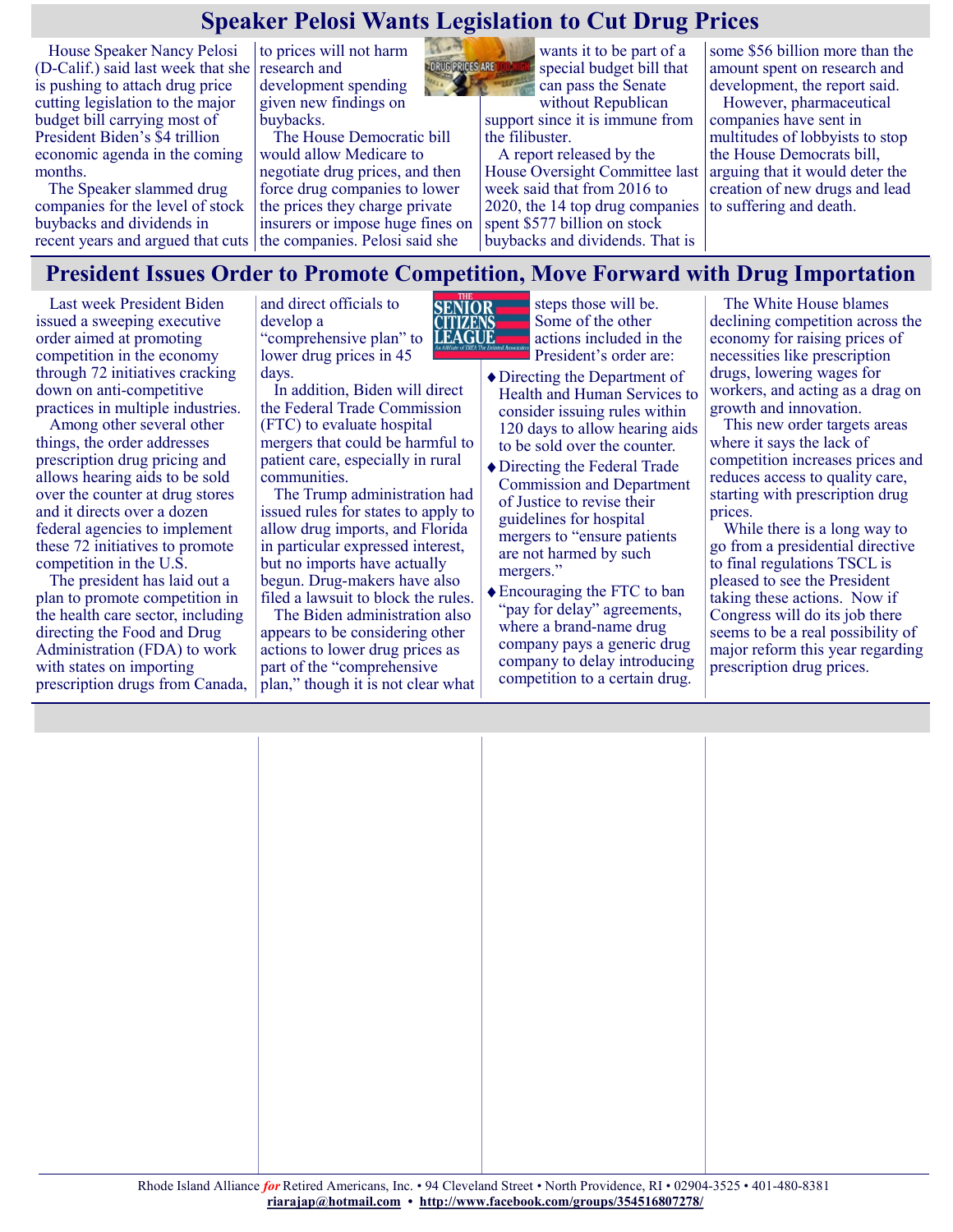### **Dear Marci:** *How can I appeal a denial from a Medicare Advantage Plan?*

*Dear Marci, I received a denial notice for an appointment with a specialist that I think should have been covered based on my plan's coverage rules. How can I appeal a denial from a Medicare Advantage Plan? -Ricky (Conroe, TX)*

Dear Ricky,

If you have a Medicare Advantage Plan and were denied coverage for a health service or item that you have already received, you may choose to appeal to ask your plan to reconsider its decision. Follow the steps below if you think the denied health service or item should be covered by your plan.

First, start by reading your

denial notice closely. It should explain what you need to do to appeal and the reason your care is not being covered. If you do not understand the reason for denial, you should call your plan directly to request more information. **Understanding the basis for the denial will really help you in writing your appeal!**

Start your appeal by following the instructions on the notice you received from your plan. Make sure to file your appeal within 60 days of the date on the notice (**If you have a good reason for missing your appeal deadline, you may be eligible for a [good cause](https://medicarerights.us15.list-manage.com/track/click?u=1621f54a596f3717c22815356&id=314e7d6010&e=88d22ba1fe)  [extension](https://medicarerights.us15.list-manage.com/track/click?u=1621f54a596f3717c22815356&id=314e7d6010&e=88d22ba1fe)**). You will most likely

need to send a letter Independent Review Entity to the plan explaining why you needed the service you received. **You may also want to ask your doctor to write a letter of support, explaining why you need care and addressing the plan's reason for denial.** Make sure to keep copies of all the documents you received and sent during this process.

Your plan should make a decision within 60 days. If your appeal is successful, your service or item will be covered. If your appeal is denied, you should receive a written denial notice. If your appeal is denied, the plan should automatically forward your appeal to the next level, the

(IRE). You can read about the following levels of appeal **[here](https://medicarerights.us15.list-manage.com/track/click?u=1621f54a596f3717c22815356&id=8517404610&e=88d22ba1fe)**. Note that you will follow different appeal processes if your plan has denied coverage for **[care you have not yet](https://medicarerights.us15.list-manage.com/track/click?u=1621f54a596f3717c22815356&id=cc636683de&e=88d22ba1fe)  [received](https://medicarerights.us15.list-manage.com/track/click?u=1621f54a596f3717c22815356&id=cc636683de&e=88d22ba1fe)** or a **[prescription](https://medicarerights.us15.list-manage.com/track/click?u=1621f54a596f3717c22815356&id=76a756f16b&e=88d22ba1fe)  [drug](https://medicarerights.us15.list-manage.com/track/click?u=1621f54a596f3717c22815356&id=76a756f16b&e=88d22ba1fe)**. Please see this chart for a brief outline of the **[Medicare](https://medicarerights.us15.list-manage.com/track/click?u=1621f54a596f3717c22815356&id=ab34e7c399&e=88d22ba1fe)  [Advantage appeal process](https://medicarerights.us15.list-manage.com/track/click?u=1621f54a596f3717c22815356&id=ab34e7c399&e=88d22ba1fe)**. If you need further assistance and counseling around your

appeal, I recommend contacting your local **State Health Insurance Assistance Program (SHIP)**. You can locate your SHIP by visiting **[www.shiphelp.org](https://medicarerights.us15.list-manage.com/track/click?u=1621f54a596f3717c22815356&id=1526882ba2&e=88d22ba1fe)** or calling 877-839-2675. Best of luck! -Marci



### **Canada Surpasses U.S. COVID Vaccination Rates**

(HealthDay News) -- COVID-19 vaccination rates in Canada have now beaten those in the United States.

As of Saturday, more than 49% of eligible people in Canada were fully vaccinated, and 70% had received at least one dose of vaccine, according to figures from the Our World in Data project, The New York Times reported. The rates in the United States are about 48% and 55.5%, respectively. In the European Union, less than 43% are fully vaccinated and 55.7% have at least one shot,

the Times reported. Globally, wealthy nations are far outpacing the rest of the world. Only about 1% of people in low-income countries are even partly

vaccinated, the *Times* reported. The pace of U.S. vaccinations has remained relatively flat in recent weeks. In a renewed push, President Joe Biden last week asked employers to set up clinics at work and to offer paid time off for workers to get vaccines. After a sharp drop in virus cases, the highly



contagious Delta variant is now fueling infections among the unvaccinated. Outbreaks have

emerged in some parts of Texas, Arkansas and Missouri.

Last Thursday, Prime Minister Justin Trudeau signaled that the country could be ready to accept fully vaccinated U.S. citizens and permanent residents across its border for nonessential travel as of mid-August.

Trudeau also said Canada could open to fully vaccinated travelers across the world by

early September if conditions continue to improve.

Canada's vaccination rate has now accelerated after supply issues slowed the country's early rollout, the *Times* reported.

Experts said that Canada's start was always going to be sluggish because of several key factors, notably its decision last year to spread its 414 million orders among seven different companies to reduce risk, rather than bet on a single vaccine in exchange for early delivery.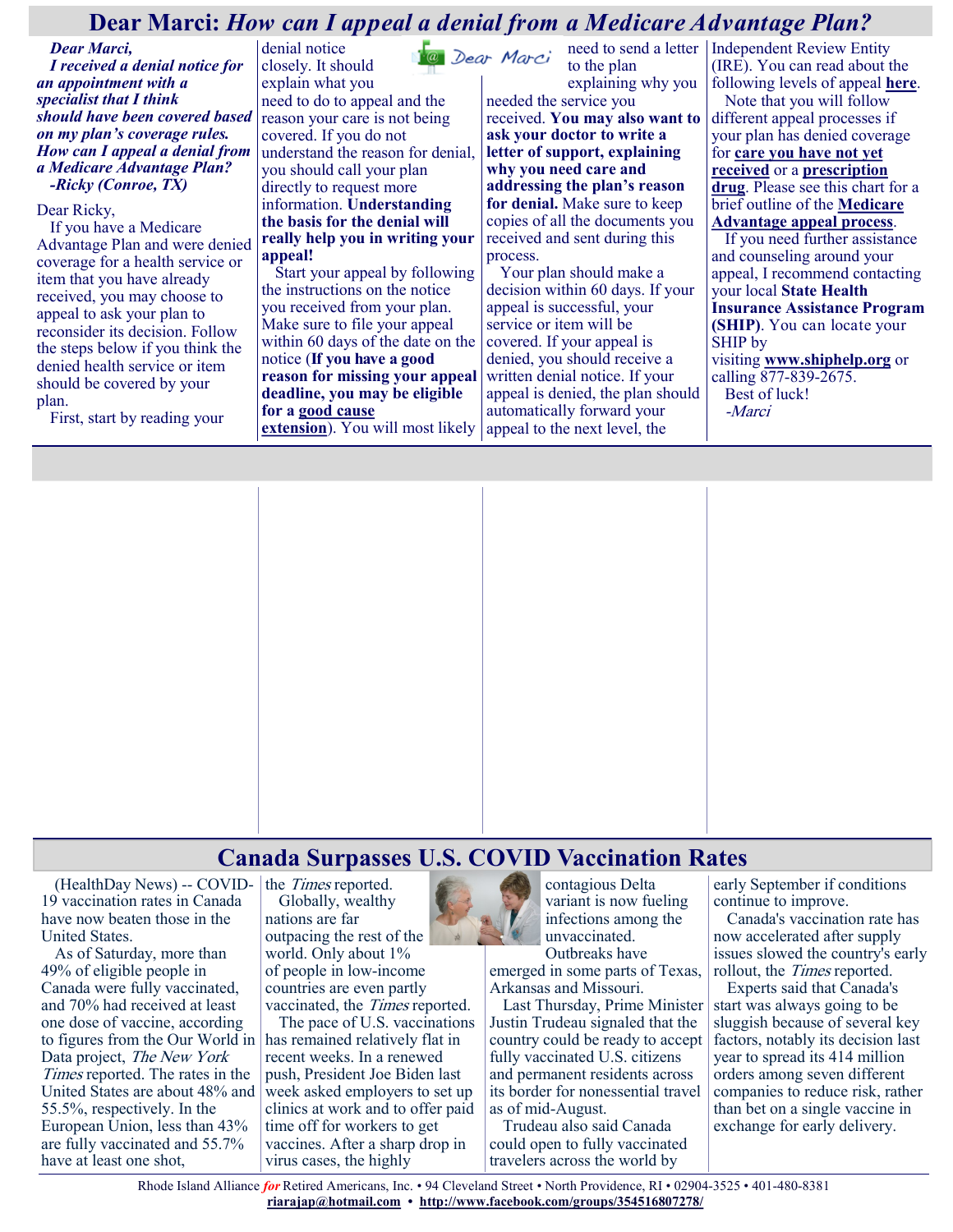# **RIARA HealthLink Wellness News** *<b>Redistribles Redistribles*



# **Stroke Prevented His Speech, But Brain Implant Brought It Back**

Researchers have developed an implant that allowed a man with severe paralysis to "speak" again by translating his brain signals into text.

The achievement is the latest step in "brain-computer interface" (BCI) research.

Scientists have been studying BCI technology for years, with the aim of one day giving people with paralysis or limb amputations greater independence in their daily lives.

It essentially works like this: Electrodes are implanted on specific areas of the brain's surface, where they tap into electrical activity in cells. When a person imagines executing a movement, for instance, the relevant brain cells start firing. Those signals are then



algorithms and translated into action.

So far, researchers have used BCI to enable a small number of patients to mentally control robotic limbs or move computer cursors to "type" text on a screen. In a study published in May, BCI successfully translated a patient's mental "handwriting" into on-screen text.

This latest report represents an advance, the researchers said: It brings the field a step closer to decoding patients' intended speech.

"When we think of communication, we think of speaking," said David Moses, a



postdoctoral engineer at the University of California, San Francisco (UCSF),

who worked on the study. He praised the work that's been done using BCI to decode intended hand movements. At the same time, Moses said, speech is the most "natural and fluid" form of communication.

If BCI one day restores that ability to people who've lost it, that would be the "pinnacle" of what the technology can achieve, Moses said.

That's the hope for the future. For now, Moses stressed that the success in this patient is a "proof -of-concept" that attempted speech can be decoded. Much work remains before BCI technology can be moved out of

the research lab and into the lives of people with disabilities.

A report on the man's case was published July 15 in the New England Journal of Medicine. "The need for these technologies is great," said Dr. Leigh Hochberg, of Brown University, in Providence, R.I., and Massachusetts General Hospital, in Boston.

Hochberg, who wrote an editorial published with the study, is part of a research collaboration known as BrainGate that is developing BCI technology.

He called this latest advance a "feat of neuro-engineering," and a "good first step" in moving toward speech-decoding BCI….**[Read More](https://consumer.healthday.com/7-15-stroke-prevented-his-speech-but-brain-implant-brought-it-back-2653729375.html)**

# **Two Major Health Systems Won't Administer Controversial New Alzheimer's Drug**

(HealthDay News) Two major U.S. health systems say they will not administer the controversial new Alzheimer's drug Aduhelm.

The decisions by the Cleveland Clinic and Mount Sinai's Health System in New York City are the latest fallout from the U.S. Food and Drug Administration's widely criticized approval of the Biogen drug on June 7, The New York Times reported.

Many experts say there's no clear evidence the drug helps slow mental decline in Alzheimer's patients, and the approval has triggered congressional investigations.

After an expert panel review of "all available scientific evidence on this medication," the Cleveland Clinic has decided not to carry the drug at this time, the clinic said in a statement, the Times reported.

Individual doctors can prescribe Aduhelm, but those patients would have to go elsewhere to receive the drug that's administered as a monthly intravenous infusion, the clinic added.

Mount Sinai's decision not to administer Aduhelm was influenced by calls for a federal investigation into the FDA



decision and the agency's relationship with Biogen, Dr. Sam Gandy, director of the Mount Sinai Center for

Cognitive Health in New York City, told the Times.

Many Alzheimer's experts have said that it is unclear that the drug actually slows cognitive decline while there is also evidence that Aduhelm could cause brain swelling or bleeding, the Times reported. The drug is also expensive, with a price tag pegged at \$56,000 a year.

In a recent survey of nearly 200 neurologists and primary care doctors, most said they disagreed with the FDA decision

and did not plan to prescribe the drug to their patients, the Times reported.

Last week, in response to growing criticism, acting FDA Commissioner Dr. Janet Woodcock called for an independent federal investigation into the agency's approval process.

"To the extent these concerns could undermine the public's confidence in FDA's decision, I believe it is critical that the events at issue be reviewed by an independent body," she said at the time.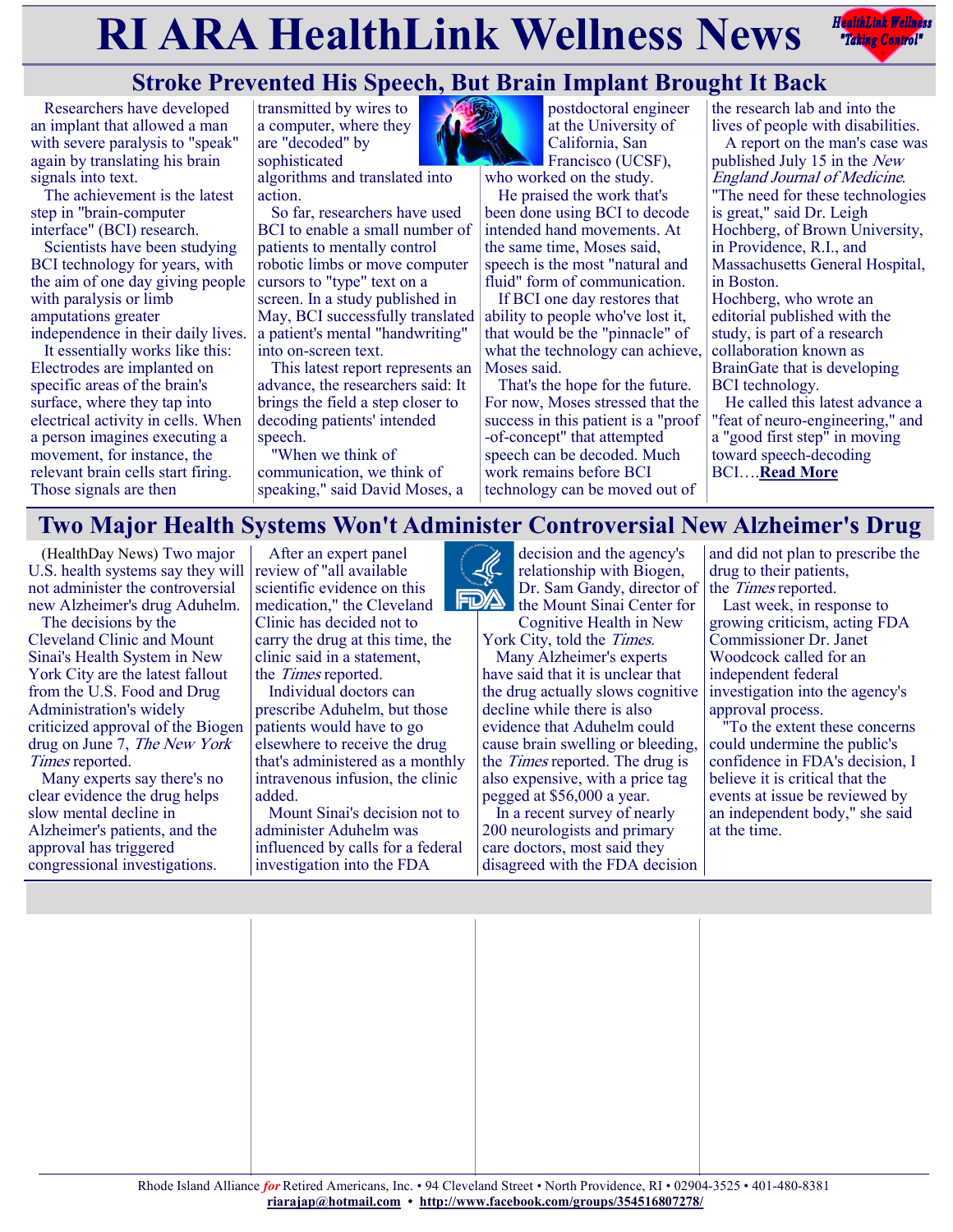### **KFF COVID-19 Vaccine Monitor: In Their Own Words, Six Months Later**

At the beginning of 2021 as vaccine distribution began in the U.S., KFF conducted interviews with a nationally representative sample of adults using openended questions to better understand public concerns around receiving a COVID-19 vaccine. Six months later, we recontacted these individuals to find out whether they chose to receive a COVID-19 vaccine, their reasoning behind their decisions, and how they are *feeling* about their choice.

- The vast majority (92%) of those who planned to get vaccinated "as soon as possible" in early 2021 have received at least one dose of a COVID-19 vaccine, as have slightly more than half (54%) of individuals who had previously said they wanted to "wait and see" before getting vaccinated. On the other hand, a majority (76%) of people who had previously said they would "only get vaccinated if required" or said they would "definitely not" get a COVID-19 vaccine remain unvaccinated.
- One-fifth of adults (21%) now report being vaccinated after saying in January they planned on waiting to get vaccinated,

would only get it if required, or would definitely not get vaccinated. Many of these individuals noted the role of their friends and family members as well as their personal doctors in persuading them to get a vaccine. Seeing their friends and family members get vaccinated without serious side effects, talking to family members about being able to safely visit, and conversations with their personal doctors about their own risks were all persuasive factors for these individuals. A small but meaningful share also say the easing of restrictions for vaccinated people was a factor in their decision to get a vaccine.

When asked to name the feeling that best describes how they feel now that they have been vaccinated, nearly a quarter of vaccinated adults offer responses around feeling safe (24%) and relieved (22%). Other positive feelings reported were freedom, confidence, and more certainty that if they did get COVID-19 it would be less serious or they were less likely to die from it. And while most respondents

Е HENRY J KAISER<br>FAMILY FOUNDATION

neutral. This feeling was more common among those who initially said they would "wait and see" in January or who said they would only get vaccinated if required or would not get vaccinated.

react with some positive emotion, one in ten said they felt the same or

Conversations with family members and friends have played a major role in persuading people to get vaccinated. Two-thirds of vaccinated adults say they have tried to persuade their friends and family members to get a COVID-19 vaccine, and 17% of adults who are now vaccinated after saying in January they planned on waiting to get vaccinated, would only get it if required, or would definitely not get vaccinated, say they were persuaded to do so by a family member and 5% say they were persuaded by a friend. In addition to this, others cite protecting friends and family members as the main reason for getting vaccinated and others offer being able to see their friends and family members as well as family pressure or encouragement as

the main reasons why they chose to receive a vaccine.

About one-fourth of those who previously said they planned on getting vaccinated "as soon as possible" or were wanting to "wait and see" before getting a vaccine, remain unvaccinated six months later. Some of these individuals either have an appointment to get a vaccine or still plan on getting it as soon as they are able, but one in ten (6% of total) now say they either will "only get vaccinated if required" or say they will

"definitely not" get a vaccine. When asked what changed their mind, many offer concerns about the side effects of the vaccine as the reasons why they now do not plan on getting vaccinated.

Being concerned about side effects is the top reason offered by unvaccinated people for why they haven't gotten a COVID-19 vaccine. When asked what would motivate them to get vaccinated against COVID-19, most in the "wait and see" group say they just want more time to see how the vaccine affects others who have already gotten it….**[Read](https://www.kff.org/coronavirus-covid-19/poll-finding/kff-covid-19-vaccine-monitor-in-their-own-words-six-months-later/)  [More](https://www.kff.org/coronavirus-covid-19/poll-finding/kff-covid-19-vaccine-monitor-in-their-own-words-six-months-later/)**

# **Pain and the Elderly**

If you're a senior with a chronic condition such as arthritis, most days start with an ache. Your joints hurt as you crawl out of bed. Even a relaxing walk may be out of the question, because your feet are too sore.

You may, in fact, feel like Marilyn P., who was unable to return to work as an office manager in her 60's after an operation on her neck did damage to her nerve endings. The surgery left the San Jose, California, resident with pain in the left side of her body that would travel from her foot to her hip. Although the regimen of painkillers dulls its sharp edges, on some days, the pain tears through her.

"I can't lie on my left side at all. I can't even stand sometimes. It's like I'm walking

on hot coals," she said. At least 50 million people are wracked with pain that lasts months and even years, according to the American Pain Society. Although experts contend chronic pain is not a normal part of aging, people over 60 are twice as likely to suffer from chronic pain than the rest of the population. To dull the ache, some regularly take drugs such as aspirin or ibuprofen for relief.

"Pain is the most common complaint in physicians' offices among older patients," says Dr. Bruce Ferrell, associate professor of geriatric medicine and director of the Geriatric Medicine Fellowship Training Program at the University of California, Los Angeles. Chronic pain may keep you

from doing the most basic

household chores. You may not walk or exercise because it hurts.

Housekeeping and gardening chores feel agonizing. The inactivity makes you weaker, putting you at greater risk for ailments, such as bone loss or fractures. It can disrupt your sleep. Pain can also interfere with your social life, causing you to withdraw from activities with friends and relatives. Ultimately, pain can squeeze everything but itself out of your life. Small wonder that so many pain sufferers become deeply depressed.

"There's not a one of us that hasn't thought of suicide. They think, 'Why go on if you always have this pain? I'm not a contributing person to this family and this community,'" Marilyn P. said.

### **Catching pain early**

The good news is that this suffering is largely preventable. Unfortunately, experts say, older people don't think their pain can be relieved and fail to seek treatment -- partly because they believe pain to be a natural part of aging. A Gallup survey for the Arthritis Foundation found 89 percent of adults feel pain at least once a month, but about 66 percent see a doctor only when the ache becomes unbearable.

Bearing up in silence is risky, experts warn, because persistent pain may leave a "memory" in the spinal cord that sets up an ongoing cascade of suffering, like a switch that can't be shut off. That's why eliminating pain in its early stages is so important….**[Read More](https://consumer.healthday.com/encyclopedia/aging-1/misc-aging-news-10/pain-and-the-elderly-647443.html)**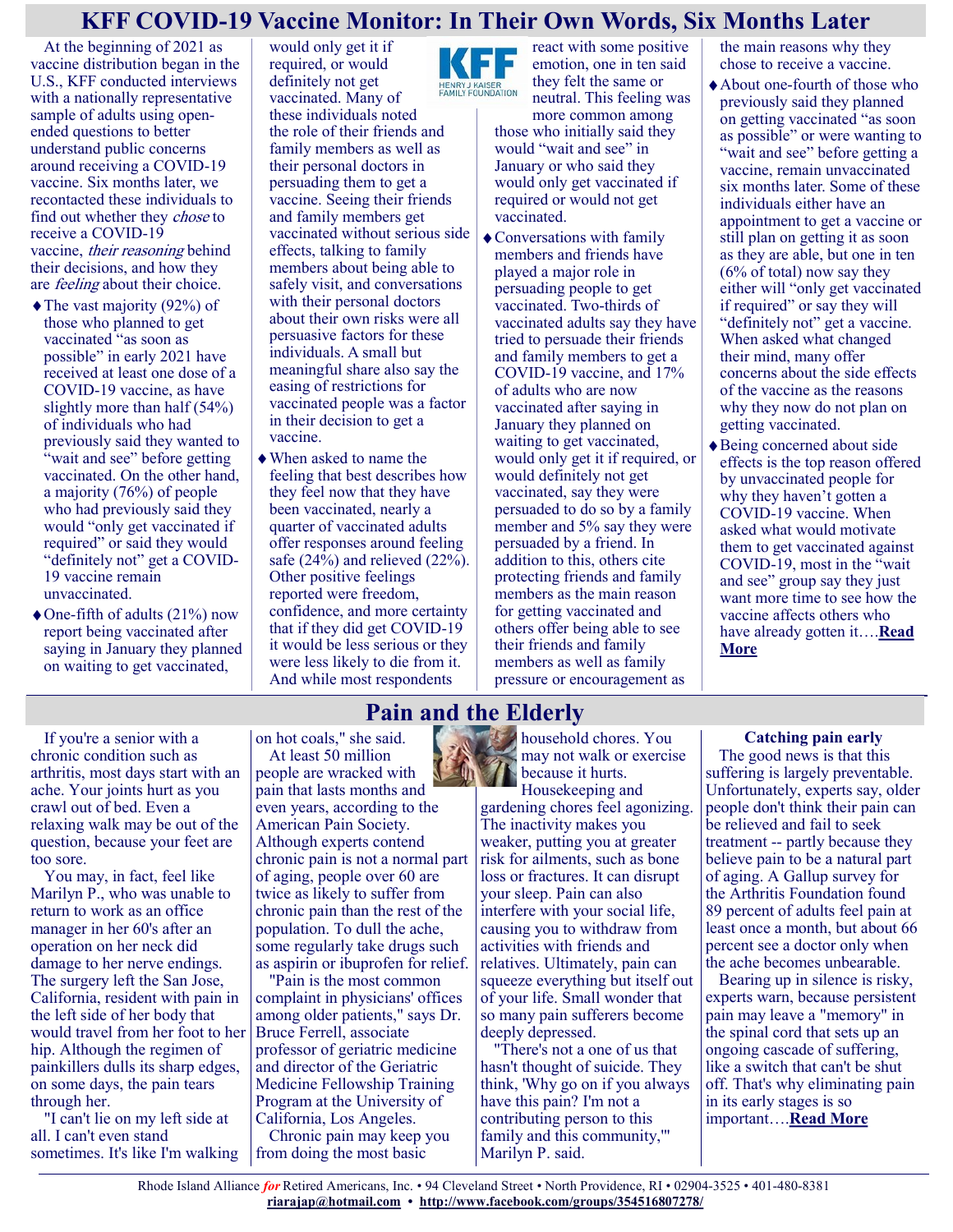### **FDA to Prioritize Full Approval for Pfizer COVID Vaccine**

(HealthDay News) -- Pfizer Inc. announced on Friday that the U.S. Food and Drug Administration has granted priority review to its COVID-19 vaccine, positioning the vaccine for full approval by January.

The Pfizer vaccine has been administered to more Americans than any other shot so far in the U.S. vaccination campaign. According to data from the U.S. Centers for Disease Control and Prevention, some 85 million people have been fully vaccinated with the two-dose Pfizer regimen.

A full approval for the Pfizer vaccine could help boost U.S. vaccination efforts. Some people who have been reluctant to get a shot have said they are unwilling to get an experimental

medication, and an approval could also make it easier for employers, school districts and others to

mandate vaccination, Bloomberg News reported.

Of the three vaccines approved for use in the United States, Pfizer and Moderna have begun their applications for full approval from the FDA. Johnson & Johnson has said it intends to file for full approval, but had not done so as of Friday, Fox News reported.

Right now, the Pfizer vaccine is only authorized on an emergency basis for people aged 12 and over. Pfizer said it would apply for full approval in those aged 12 to 15 once the required six months of data following



second vaccine doses are available. A recent Kaiser Family Foundation survey showed that 31% of U.S.

adults who have yet to be vaccinated would be more likely to get a vaccine that is fully approved by the FDA, Fox News reported. About 20% of U.S. adults who have not been vaccinated said it's because they believe the vaccine is too new.

Dr. Anthony Fauci, director of the U.S. National Institute of Allergy and Infectious Diseases, said during a White House COVID-19 briefing recently it would be "most unusual" for the FDA to refuse full approval for coronavirus vaccines being used under emergency use authorization.

"You never want to get ahead of the FDA, but it would really be a most unusual situation not to see this ... get full approval," Fauci said, Fox News reported. "I believe it's going to happen."

The typical priority review process allows six months, but FDA approval could come before January, CNN said.

Andy Slavitt, former White House senior adviser for the COVID-19 response, told CNN earlier this month that approval could even come in July, but acknowledged it's a complicated process.

"There's a lot of moving pieces. It's not as easy," Slavitt told CNN. "Hopefully in the next four to five weeks, and I think that will be very, very good news."

## **\$340 Million Settlement Proposed in EpiPen Lawsuits**

Pfizer Inc. has agreed to pay \$345 million in a proposed settlement to resolve lawsuits over steep EpiPen price increases.

EpiPens are auto-injectable devices that deliver the drug epinephrine for emergency treatment of a life-threatening allergic reaction called anaphylaxis.

In 2016, a number of classaction lawsuits were filed against Pfizer and its subsidiaries Meridian Medical Technologies Inc. and King

Pharmaceuticals, alleging they engaged in anticompetitive conduct related to EpiPen,

the Associated Press reported.

Another company that is a defendant in the litigation is Mylan, which owns the EpiPen brand, even though the devices are made by Pfizer.

Mylan acquired the right to market and distribute the devices in 2007, when an EpiPen package cost about \$100. Now, it costs more than \$650 without pharmacy coupons or



in Kansas City, Kansas, show that Pfizer and its two subsidiaries asked the court to give preliminary approval to the settlement, according to Kansas City's NPR station KCUR-FM.

Three weeks ago, most of the claims against Mylan were dismissed, but the judge allowed antitrust claims against the company to proceed to trial, scheduled to start on Sept. 7,

the AP reported.

Rex Sharp, a lawyer for the plaintiffs, said his clients were pleased that Pfizer had agreed to the settlement, noting it would still need the court's approval, the AP reported

In an email to KCUR-FM, a Pfizer spokesperson denied any wrongdoing by the company and said the settlement was sought to avoid "the distraction of continued litigation and focus on breakthroughs that change patients' lives."

### **Reading, Puzzles May Delay Alzheimer's by 5 Years: Study**

An active mind in old age may but it "suggests that delay Alzheimer's disease by up to five years, a new study suggests.

"The key element is that you're processing information," said lead researcher Robert Wilson, a professor in the neurological sciences department at Rush University Medical Center, in Chicago.

"Reading is certainly important, but anything that stimulates the mind and is challenging to you intellectually can be helpful," he said.

Wilson cautioned that this study can't prove that being mentally active delays dementia,

reading and various cognitive activities may be helpful."

Although other studies have shown that an active mind delays dementia, this study put a real-world timeframe on the delay.

"There are already estimates that a five-year delay in the onset of this disease could reduce its impact by 40% in the population," he said.

For the study, Wilson's team collected data on nearly 2,000 people with an average age of 80 who did not have dementia at the start of the study.



Over seven years, participants were given several mental acuity, or cognitive, tests.

At the start, participants were asked how often they read books and how often they played games like checkers, board games, cards or puzzles in the past year. Participants were also asked about cognitive activity in childhood, adulthood and middle age.

Over the follow-up period, 457 people with an average age of 89 developed Alzheimer's dementia. Those who had the highest levels of mental activity developed dementia at 94.

Those with the lowest levels developed dementia at 89, the researchers found.

Wilson's group also studied the brains of 695 people who died during the study. They looked for markers of Alzheimer's like amyloid and tau deposits and tangles, but no association between mental activity and markers of Alzheimer's disease or other disorders in the brain was found.

Wilson noted that "keeping mentally active is not a pill to stop the underlying plaques and tangles" linked with Alzheimer's disease…..**[Read More](https://www.usnews.com/news/health-news/articles/2021-07-15/reading-puzzles-may-delay-alzheimers-by-5-years-study)**